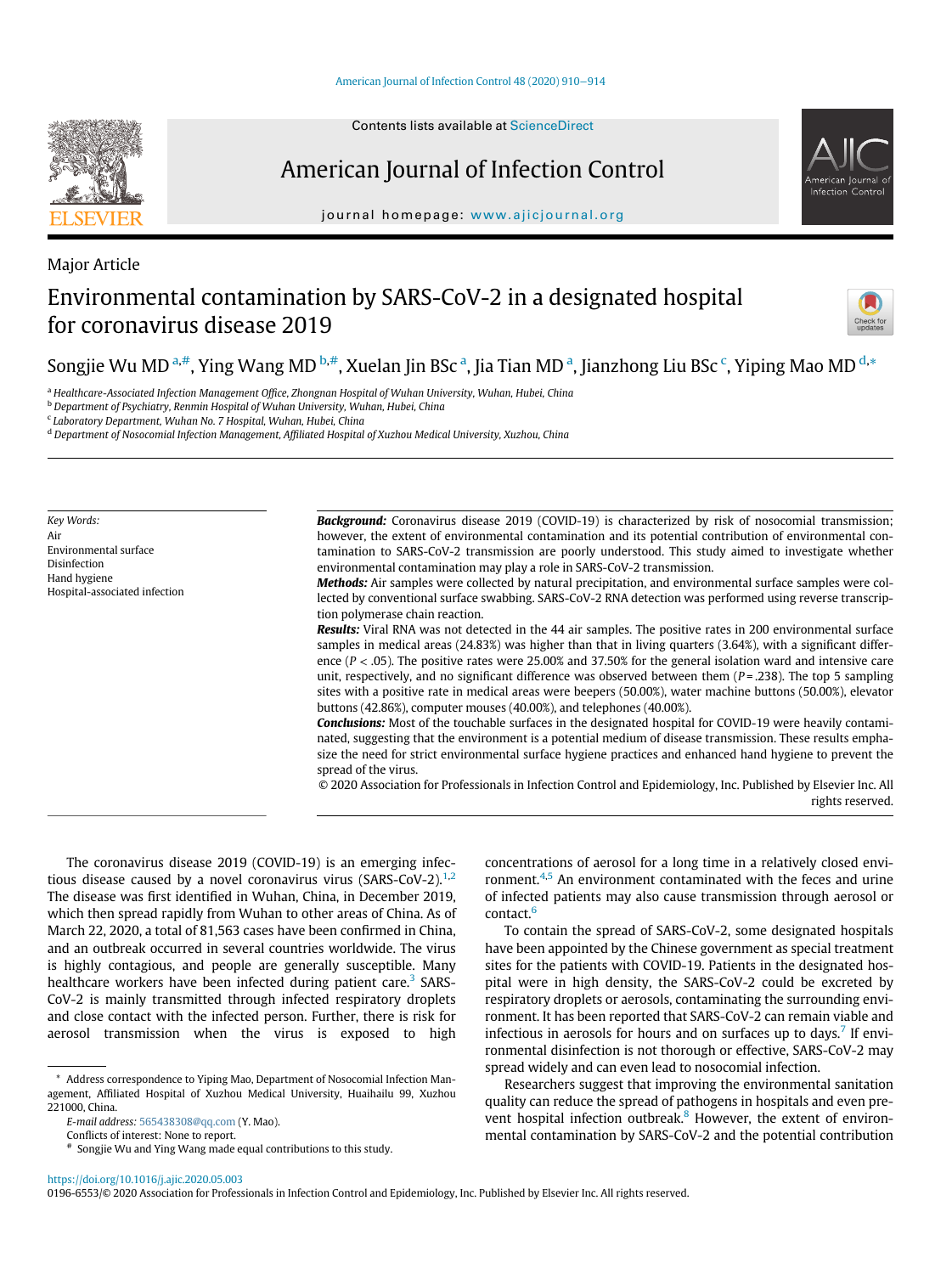<span id="page-1-0"></span>

Fig 1. Room layout of the general isolation ward 1 and the living quarters showing environmental and air sampling sites. Numbered labels correspond to environmental sampling sites. ① beepers; ② bed rails; ③ desktops;4 bedside tables;⑤ oxygen cylinder valve;⑥ medical equipment such as ventilator, monitors, and X-ray devices, etc;⑦ door handles;⑧ elevator buttons;⑨ keyboards;⑩ computer mouses;⑪ telephones; ⑫ water machine buttons; A refers to air samples. The medical area with moderate and high risk contains patient's room, nurses station, buffer room for taking off PPE, and elevator; the living quarters with low risk contains the rest rooms, office area, and buffer room for taking on PPE.

of this contamination to SARS-CoV-2 transmission are poorly understood. The present study was performed in a designated hospital to evaluate environmental contamination in the air and surfaces by SARS-CoV-2 RNA qualitative detection and to investigate whether environmental contamination may play a role in SARS-CoV-2 transmission.

### Study setting

This study was conducted in Wuhan No. 7 Hospital, which was originally a comprehensive Grade 2A hospital and then became one of the first batch designated hospitals for COVID-19 in Hubei Province. The hospital started to treat patients with COVID-19 on January 22, 2020. It comprises general isolation wards, intensive care unit (ICU), fever clinic, clinical laboratory, office areas, and restrooms ([Fig 1](#page-1-0)). All regions of the hospital were divided into 2 categories: (1) moderate- and high-risk regions, including the medical areas such as patient room, nurses' station, buffer room for taking off personal protective equipment (PPE), and fever clinic, and (2) low-risk regions, including the living quarters such as the restrooms, office areas, and buffer room for taking on PPE.

#### Sample collection

Flocked swabs, premoistened with viral transport medium, were collected from environmental surfaces that were frequently touched by patients or healthcare workers. The surfaces included beeper, keyboard, computer mouse, telephone, door handle, desktop, medical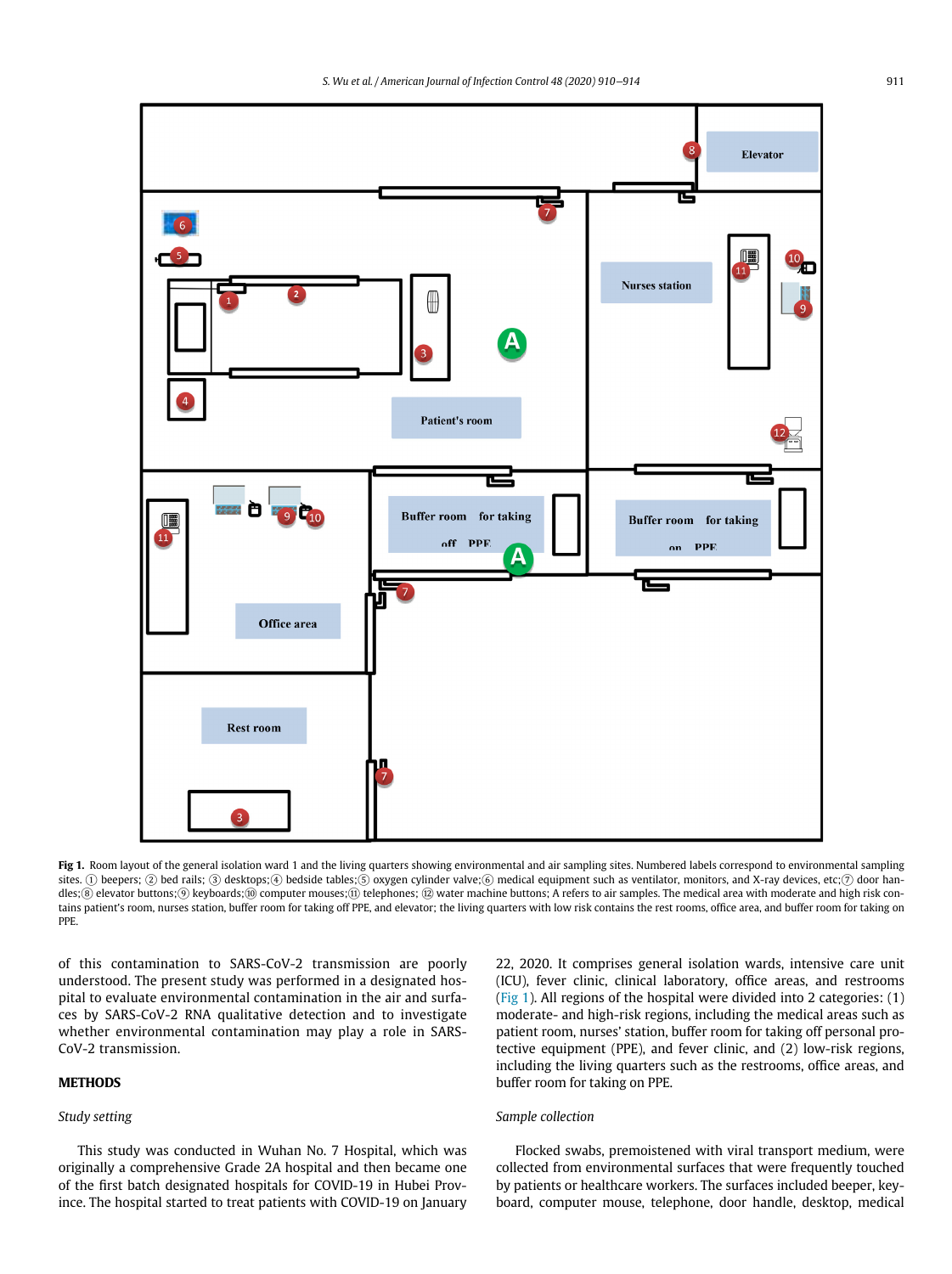<span id="page-2-1"></span>equipment, bedrail, bedside table, oxygen cylinder valve, elevator button, and others such as refrigerator, IV port, and sample transfer box. Air samples from medical areas were collected through natural precipitation according to the Hygienic Standard for Disinfection in Hospitals.<sup>[9](#page-4-3)</sup> All samples were collected under emergency conditions around 8:00 AM before routine cleaning and disinfection and were delivered to the clinical laboratory immediately after collection.

#### Reverse transcription PCR and sequencing

The suspension was used for real-time reverse transcription polymerase chain reaction (RT-PCR) assay of SARS-CoV-2 RNA. The realtime RT-PCR assay was performed using a SARS-CoV-2 nucleic acid detection kit according to the manufacturer's protocol (Shanghai ZJ Bio-Tech Co., Ltd.). Two different targets on the SARS-CoV-2 genome, namely, the RNA-dependent RNA polymerase (RdRp) and nucleocapsid (N) genes, were employed, and a third target, the envelope (E) gene, was used for real-time quantitative PCR. $10$  A sample was considered positive when the qPCR Ct value was  $\leq 43$ .

#### Statistical analysis

Statistical analyses were performed using SPSS version 20.0 software (SPSS Inc.). The differences in the positive rates between the medical areas and the living quarters and the general isolation ward and ICU were compared by the  $\chi$ 2 test; the Fisher exact test was used when data were limited. A 2-sided  $\alpha$  of less than 0.05 was considered to indicate statistical significance.

#### **RESULTS**

#### Air samples

Of the 44 air samples collected in medical areas, none of all was positive for SARS-CoV-2 as assessed by RT- PCR [\(Table 1](#page-2-0)).

### Environmental surface samples

The positive rates of samples from environmental surfaces in different areas are shown in [Table 2](#page-2-1). Of the 200 swab samples taken from environmental surfaces, 38 were positive for SARS-CoV-2 RNA. Thirty-six (24.83%) of the 145 samples collected in medical areas and 2 (3.64%) of the 55 collected in living quarters were positive for the virus. The positive rate in medical areas was significantly higher than

<span id="page-2-0"></span>Positive rate of air samples from different departments in medical areas

<span id="page-2-2"></span>

| Areas                     | NO.of tests    | <b>NO.of Positive</b> | Positive rate (%) |
|---------------------------|----------------|-----------------------|-------------------|
| General isolation wards   | 13             | n                     | 0.00              |
| Ward 1                    | 3              | o                     | 0.00              |
| Ward 2                    | 3              | o                     | 0.00              |
| Ward 3                    |                | n                     | 0.00              |
| Ward 4                    | 2              | o                     | 0.00              |
| Ward 5                    | 3              | o                     | 0.00              |
| Ward 6                    |                | o                     | 0.00              |
| Intensive care units      | 13             | o                     | 0.00              |
| Fever clinic              | 18             | o                     | 0.00              |
| Emergency room            | 3              | o                     | 0.00              |
| Observation room          |                | o                     | 0.00              |
| Treatment room            |                | o                     | 0.00              |
| Infusion room             |                | o                     | 0.00              |
| Diagnosis room 1          |                | o                     | 0.00              |
| Diagnosis room 2          | 2              |                       | 0.00              |
| Throat swab sampling room | $\overline{2}$ | n                     | 0.00              |
| Public area               | 6              | n                     | 0.00              |
| Total                     | 44             | O                     | 0.00              |

#### **Table 2**

Positive rate of samples from environmental surface in different areas

| Areas                     | No. of tests | No. of positive | Positive rate (%) |
|---------------------------|--------------|-----------------|-------------------|
| Medical areas             | 145          | 36              | 24.83             |
| General isolation ward    | 72           | 18              | 25.00             |
| Ward 1                    | 12           | 6               | 50.00             |
| Ward 2                    | 12           | $\Omega$        | 0.00              |
| Ward 3                    | 12           | 4               | 33.33             |
| Ward 4                    | 12           | 3               | 25.00             |
| Ward 5                    | 12           | 1               | 8.33              |
| Ward 6                    | 12           | 4               | 33.33             |
| Intensive care units      | 24           | 9               | 37.50             |
| Clinical laboratory       | 7            | $\Omega$        | 0.00              |
| Fever clinic              | 42           | 9               | 21.43             |
| Emergency room            | 12           | 6               | 50.00             |
| Observation room          | 4            | 1               | 25.00             |
| Treatment room            | 4            | $\Omega$        | 0.00              |
| Infusion room             | 4            | O               | 0.00              |
| Diagnosis room 1          | 4            | 1               | 25.00             |
| Diagnosis room 2          | 4            | O               | 0.00              |
| Throat swab sampling room | 8            | 0               | 0.00              |
| Public area               | 2            | 1               | 50.00             |
| Living quarters           | 55           | 2               | 3.64              |
| Office area               | 22           | 2               | 9.09              |
| Rest room                 | 33           | 0               | 0.00              |
| Total                     | 200          | 38              | 19.00             |

that in living quarters ( $P = .001$ ). The positive rates were 25.00% and 37.50% for the general isolation ward and ICU, respectively, and no significant difference was observed between these regions ( $P = .238$ ). Two positive samples were detected in the office area, one was detected on the surface of a keyboard, and another was on the surface of a telephone.

The positive rates of samples from environmental surfaces of specific sites in medical areas are presented in [Table 3.](#page-2-2) In medical areas, the PCR-positive samples were obtained from the surface of keyboards, computer mice, beepers, bedside tables, bedrails, and medical equipment including ventilators and monitors. In living quarters, the PCR-positive samples were obtained from the surface of telephones and desktop. Samples taken from the surface of beepers (50.00%), water machine buttons (50.00%), elevator buttons (42.86%), computer mouses (40.00%), telephones (40.00%), and keyboards (33.33%) were positive for SARS-CoV-2 RNA.

### **DISCUSSION**

Aerosol transmission of the virus could lead to the spread of an epidemic infectious disease. However, previous studies suggested that SARS-CoV-2 is transmitted within family and hospital-associated

| Table 3                                                                                |
|----------------------------------------------------------------------------------------|
| Positive rate of samples from environmental surface of specific sites in medical areas |

| Sampling site         | No. of tests | No. of positivity | Positive rate (%) |
|-----------------------|--------------|-------------------|-------------------|
| <b>Beepers</b>        | 6            | 3                 | 50.00             |
| Water machine buttons | 8            | 4                 | 50.00             |
| Elevator buttons      |              | 3                 | 42.86             |
| Computer mouses       | 10           | 4                 | 40.00             |
| Telephones            | 10           | 4                 | 40.00             |
| Keyboards             | 15           | 5                 | 33.33             |
| Medical equipment     | 13           | 4                 | 30.77             |
| Oxygen cylinder valve | 8            | 2                 | 25.00             |
| Desktops              | 18           | 3                 | 16.67             |
| <b>Bedrails</b>       |              |                   | 14.29             |
| Bedside tables        |              |                   | 14.29             |
| Gloves                |              |                   | 14.29             |
| Door handles          | 15           | O                 | 0.00              |
| Others                | 14           |                   | 7.14              |
| Total                 | 145          | 36                | 24.83             |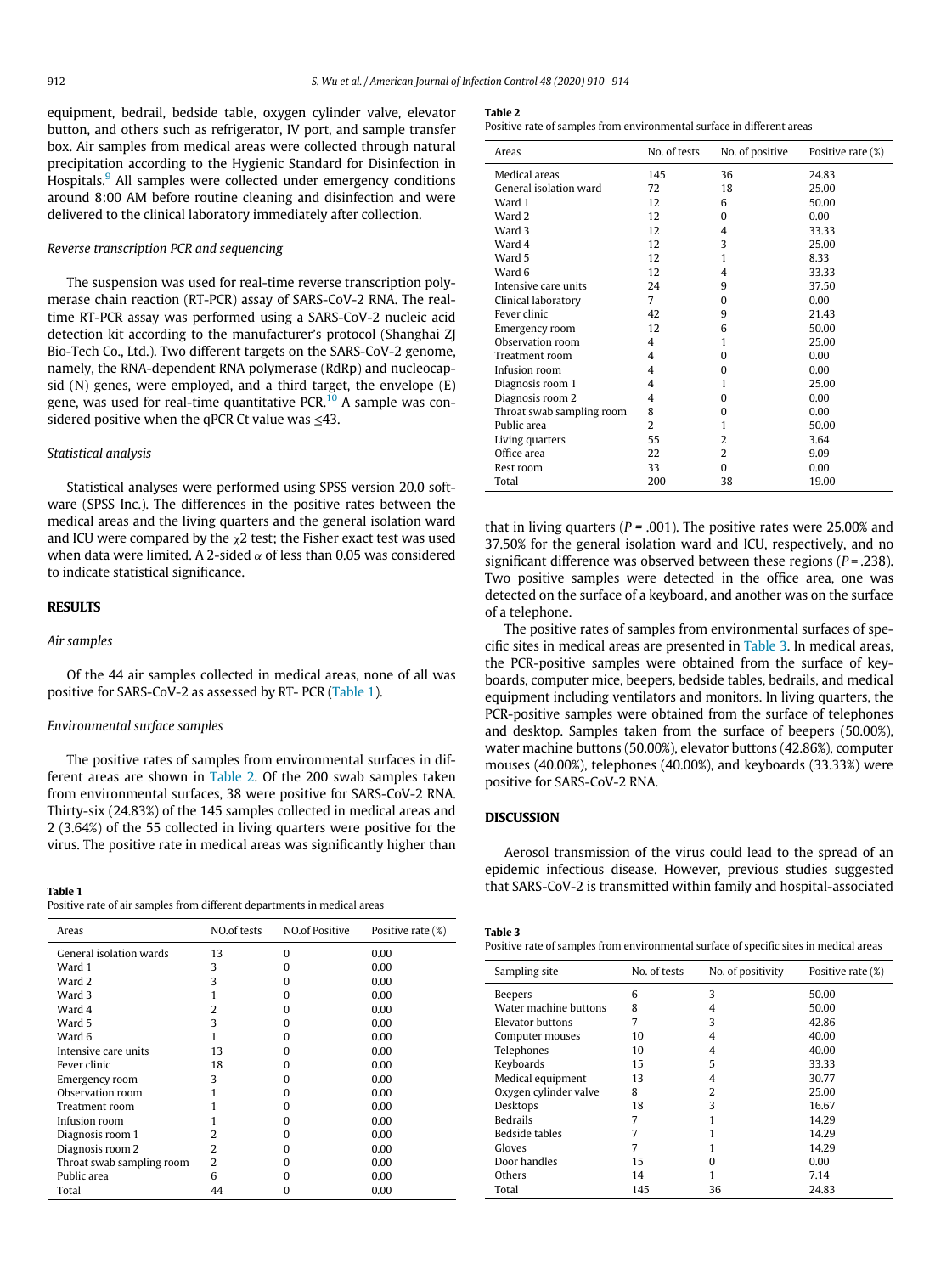populations,  $3,11,12$  $3,11,12$  $3,11,12$  $3,11,12$  $3,11,12$  indicating that this virus spreads mainly through close contact and infected respiratory droplets rather than through aerosols. In our study, the RNA of SARS-CoV-2 was not detected in any of the 44 air samples, indicating that the possibility of SARS-CoV-2 transmission by aerosols is yet to be confirmed. An air sampler that could force larger volumes of air should be required to detect low concentrations of the virus in the clinical environment in further studies.<sup>[13](#page-4-7)</sup> Conversely, in the designated hospitals for COVID-19, strict measures for air purification had been taken. The most important measure was to open windows to promote ventilation. If mobility could increase air exchange and reduce the virus concentration, then the probability of infection is greatly reduced.<sup>[14](#page-4-8),[15](#page-4-9)</sup> Previous studies have shown that ultraviolet light could kill the coronavirus effec-tively.<sup>[16](#page-4-10)</sup> For rooms with poor ventilation in the designated hospital, an ultraviolet air disinfection machine with 24 hours ultraviolet disinfection filtration was devoted to sterilize the air.

The positive rate of SARS-CoV-2 detection in the 200 surface samples was 19.00%. The positive rate in medical areas was higher than that in the living quarters, demonstrating the efficacy of the nosocomial infection prevention and control strategies. The wards were divided into different areas according to the risk level of infection, separating patients and healthcare workers using a physical barrier. Targeted measures for nosocomial infection prevention and control were carried out.

Individuals in the designated hospital were required to adhere to the regulations imposed in different areas, and crossing of those different areas was strictly prohibited. The results showed that application of physical barriers combined with behavioral management can effectively prevent the spread of SARS-CoV-2 in the designated hospital. Two positive samples taken from the living quarters indicated the importance of more careful and thorough environmental cleaning and disinfection in this area. The positive rates in areas such as general isolation ward 1, general isolation ward 3, general isolation ward 6, ICU, emergency room, and fever clinic in public area were, on average, higher. In our study, SARS-CoV-2 RNA was detected from the environmental surfaces frequently touched by patients and healthcare workers. The top 5 sites with a positive infection rate were beepers, water machine buttons, elevator buttons, computer mouses, telephones, and keyboards. Special emphasis should be placed on the cleaning and disinfection of the crucial parts of key departments, and intensive disinfection should be instituted and done by professional nurses.

Water machine buttons and elevator buttons that are frequently used by healthcare workers or patients are some of the neglected sites in the hospital, often not cleaned or disinfected. These sites can potentially become contaminated with the virus. Use of keyboard protection films was recommended for easier cleaning and disinfection[.17](#page-4-11) The positive rate in medical equipment surfaces such as ventilators, monitors, and X-ray devices was 30.77%, suggesting that the equipment surface can be contaminated with SARS-CoV-2 through infected respiratory secretions of infected patients; these contaminated surfaces caused the spread of the virus to healthcare workers during patient care. Fixed use of equipment for each patient was recommended to prevent cross contamination. Furthermore, all reusable medical equipment should be disinfected thoroughly.

<span id="page-3-4"></span><span id="page-3-3"></span><span id="page-3-2"></span><span id="page-3-1"></span><span id="page-3-0"></span>One of 7 gloves was positive for SARS-CoV-2 RNA. This suggests that healthcare workers can come into contact with the contaminated surfaces mentioned above, and when hand hygiene or glove removal precautions fail, the virus and other microorganisms would spread to other surfaces and/or patients and/or healthcare workers, leading to hospital-associated infections. Hand hygiene is one of the most important measures to prevent the transmission of viruses like SARS-CoV-2 and has been recommended in numerous guidelines. Gloves are not a substitute for hand hygiene.<sup>[18,](#page-4-12)[19](#page-4-13)</sup> Hand hygiene rules should be strictly observed.

Based on the results of our study, it can be concluded that the environment around patients with COVID-19 is widely contaminated. To protect healthcare workers, more thorough infection prevention and control guidelines are needed, as well as delivering methods to prevent contact transmission of COVID-19. Current guidelines suggest gloves, gowns, respirators, and eye protectors as PPE during COVID-19 patient care. There is also need for more careful and comprehensive procedures for putting on and removing PPE.<sup>[20](#page-4-14)</sup> In addition, the basic environmental hygiene and disinfection measures should be put in place.<sup>[21](#page-4-15)</sup> The environmental cleaning and disinfection regimes during the COVID-19 epidemic were similar in all areas: surface cleaning and disinfection using chlorine-based disinfectants were conducted twice per day. There were some limitations in the process of environmental disinfection in the designated hospital. First, environmental surface disinfection was implemented by spraying a chlorine-containing disinfectant. However, spraying cannot cover the surface evenly, such as the corners, and the effect of disinfection cannot be guaranteed without the wiping process. Moreover, spraying disinfectants may lead to harms to patients and health care workers, thus spraying disinfection should not be recommended. Second, the cleaning work in the designated hospital was mostly done by volunteer cleaners during this special period. They received the necessary training without professional experience. Third, all samples were collected under emergency conditions around 8:00 AM before routine cleaning and disinfection. The result may indicate that the usual frequency of disinfection did not meet the demand.

The data obtained in our study provided evidence of environmental contamination by SARS-CoV-2 and demonstrated the effectiveness of disinfection. Significant environmental contamination suggests that the environment is a potential medium of transmission.<sup>[22](#page-4-16)</sup> We proposed the following suggestions:  $(1)$  environmental surface disinfection should include wiping in an "S" shaped motion and not repeating the area that has already been cleaned, according to regulations for hospital-associated infection control in the ward of healthcare facilities (WS/T510-2016); (2) the frequency of disinfection should be increased appropriately, at least 3 times per day: twice during the day and once at night (disinfection should be conducted at any time in case of obvious contamination); and (3) cleaners should be trained repeatedly to ensure that they are qualified for their job.

In conclusion, our study demonstrated that environmental surfaces in designated hospitals for patients with COVID-19 were widely contaminated by SARS-CoV-2, suggesting that the environment is a potential medium of transmission. Strict environmental surface hygiene practices should be implemented to prevent healthcare workers from coming into contact with contaminated environmental surfaces, and hand hygiene should be promoted to prevent the spread of virus.

#### **References**

- 1. [Zhu N, Zhang D, Wang W, et al. A novel coronavirus from patients with Pneumonia](http://refhub.elsevier.com/S0196-6553(20)30275-3/sbref0001) in China, 2019. N Engl J Med[. 2020;382:727](http://refhub.elsevier.com/S0196-6553(20)30275-3/sbref0001)–733.
- 2. [Huang C, Wang Y, Li X, et al. Clinical features of patients infected with 2019 novel](http://refhub.elsevier.com/S0196-6553(20)30275-3/sbref0002) [coronavirus in Wuhan, China.](http://refhub.elsevier.com/S0196-6553(20)30275-3/sbref0002) Lancet. 2020;395:497–506.
- 3. [Wang D, Hu B, Hu C, et al. Clinical characteristics of 138 hospitalized patients](http://refhub.elsevier.com/S0196-6553(20)30275-3/sbref0003) [with 2019 novel coronavirus-infected Pneumonia in Wuhan, China.](http://refhub.elsevier.com/S0196-6553(20)30275-3/sbref0003) JAMA. [2020;323:1061](http://refhub.elsevier.com/S0196-6553(20)30275-3/sbref0003)–1069.
- 4. Riou J, Althaus CL. Pattern [of early human-to-human transmission of Wuhan](http://refhub.elsevier.com/S0196-6553(20)30275-3/sbref0004) [2019 novel coronavirus \(2019-nCoV\), December 2019 to January 2020. \[pub](http://refhub.elsevier.com/S0196-6553(20)30275-3/sbref0004)[lished correction appears in Euro Surveill. 2020 Feb;25\(7\):\]](http://refhub.elsevier.com/S0196-6553(20)30275-3/sbref0004) Euro Surveill. [2020;25: 2000058.](http://refhub.elsevier.com/S0196-6553(20)30275-3/sbref0004)
- 5. [Ling Y, Xu SB, Lin YX, et al. Persistence and clearance of viral RNA in 2019](http://refhub.elsevier.com/S0196-6553(20)30275-3/sbref0005) [novel coronavirus disease rehabilitation patients.](http://refhub.elsevier.com/S0196-6553(20)30275-3/sbref0005) Chin Med J (Engl). [2020;133:1039](http://refhub.elsevier.com/S0196-6553(20)30275-3/sbref0005)–1043.